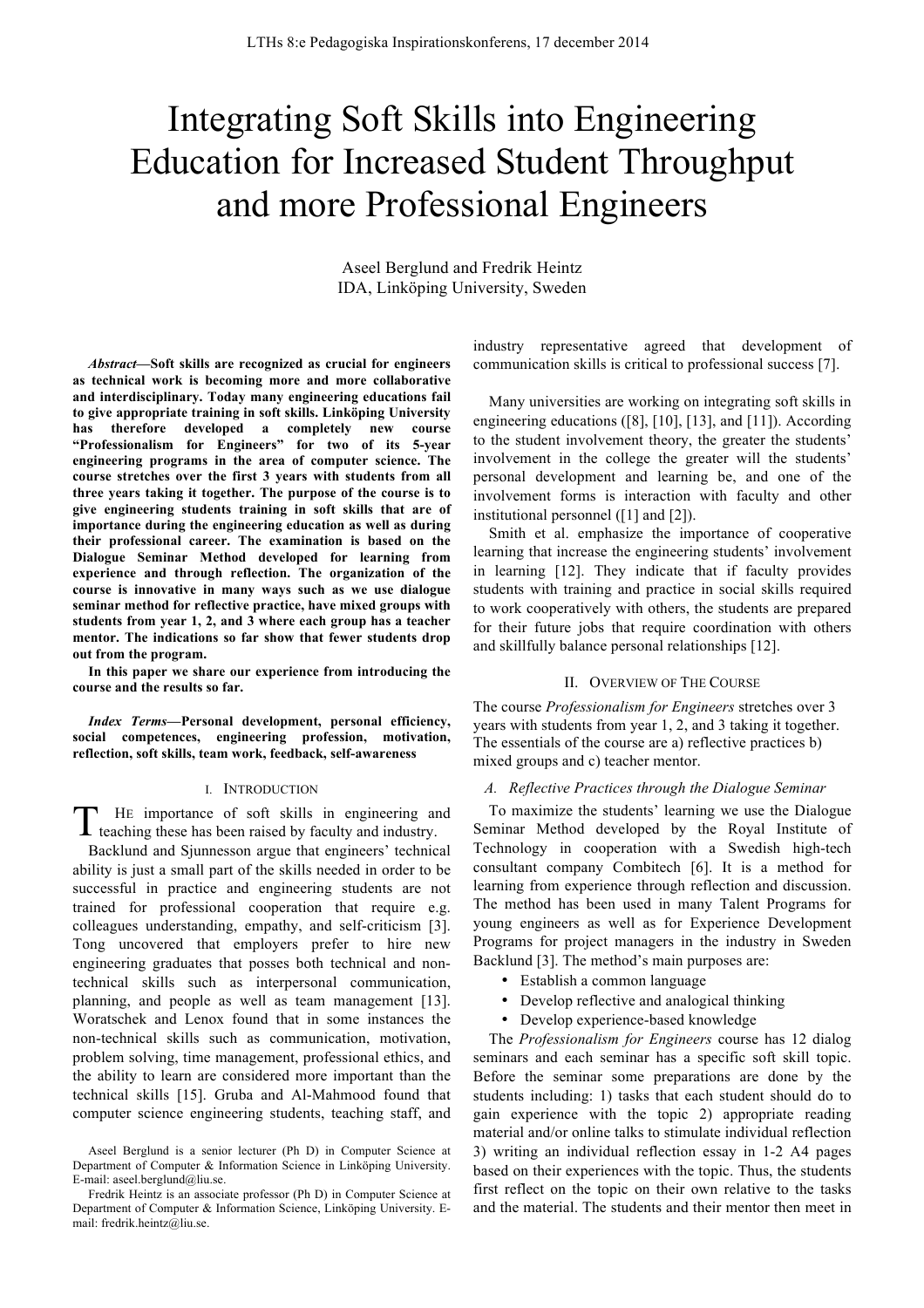small groups where they spend about 15 minutes per student in a dialogue around that student's experience. Each dialogue starts by the student reading his/her own reflection out loud followed by the dialogue where the group through questions and by sharing their own experiences further explores the experience and reflections made by the student.

#### *B. Mixed Groups*

The students are organized in small groups of 8-11 students. To increase and diversify the experience exchange between the students, each group has students from year 1, 2 and 3 of their study programs. The student group meets during the dialog seminars, which last about 4 hours.

### *C. Teacher Mentor*

Each student group has a teacher mentor who is an experienced teacher interested in soft skill aspects, the students' situation, developing the engineering education, and trained in the methodology. The teacher's role is to be a mentor that the students can turn to when needed. The mentor stays with the group over time. The mentors are teachers in the program and/or members of the program faculty to signal the importance of the course. In order to be a mentor in the course the teacher has to take a two day course introducing the dialog seminar method:

- Day 1: Introduction to the dialog seminar method in general and the course itself. For this occasion the mentors write a reflection essay after reading some relevant texts. The mentors get introduced to the method by having a dialog seminar. The theme for the dialog seminar is *Professionalism for Engineers.*
- Day 2: In order to practice the dialog seminar method each mentor holds a dialog seminar session. As day 1 the mentors write a reflection essay after reading some relevant texts. This time they also take turns leading the seminar. The theme for the dialog seminar is *Personal development or Personal efficiency.*

So far two mentor courses have been held with support from industry. At the first dialog seminar with the students a new mentor has support from an experienced dialog seminar leader.

III. THE COURSE CONTENT

The course focuses on four main areas: personal



Fig. 1. The course *Professionalism for Engineers 2013-2016* structure.

effectiveness, personal development, social competence, and the engineering profession. During the course many tools are presented for the students and some of them are used during the tasks. These tools help students during their academic studies and make them more prepared for their engineering careers.

# *A. Personal Effectiveness*

Personal management, personal leadership, and coaching are three skills that lead to increased personal effectiveness.

- Personal management This topic is taught during the first semester in order to give the students the tools they need to be more effective in their studies by practicing planning, prioritization, and monitoring of their own tasks/studies as well as working with long and short term planning. Study skills are also introduced here. For example, one task for the students is first to plan the semester (long-term planning), make a detailed plan for a week (weekly planning and "day by day" planning), and then write a diary for 1 week capturing their own activities, analyzing the captured data, and then reflecting upon them in a dialogue seminar.
- Personal leadership This topic is taught during the beginning of year 2 where the importance of being focused and having a vision that is broken down into short-term and longer-term goals is emphasized. This ability is essential for successful organizations, projects or activities. For examples, the students have a task to set weekly SMART goals related to their studies broken down into sub-goals.
- Coaching Is about having a coaching approach which is about focusing on finding solutions rather than identifying problems. Self-coaching keeps individual motivated, reduces the risk of failure and increases the chance of achieving a desired position. To coach others is about challenging and picking out the best in individuals and ensure that they are heading in the direction that they want. The students train in coaching themselves and year 3 students coaches year 1 students.

# *B. Personal Development*

Self-awareness, self-motivation, presentation skills, and mentorship are all related to personal development.

- Self-awareness The first step for a human to evolve is to become aware of her/his thoughts, feelings and behaviors. The specific themes raised here are mindfulness and stress.
- Self-motivation The students get introduced to the ability to motivate themselves to achieve what they want without the need for external influences, the role of motivation within the engineering profession, and the consequences of motivated and unmotivated employees. The specific topics we work with are positive thinking, mental attitude, reward, and procrastination.
- Presentations skills Conveying a message to others is central to the engineer's professional role and therefore we focus on body language, oral salience, and visual presentation. For example, the students learn how to structure an oral presentation and give a presentation about their project in a parallel course.
- Mentorship is about two people, a mentor and a mentee, who meet in order for them both to develop themselves. Students train in reflection and the communication ability to understand first and then to be understood.